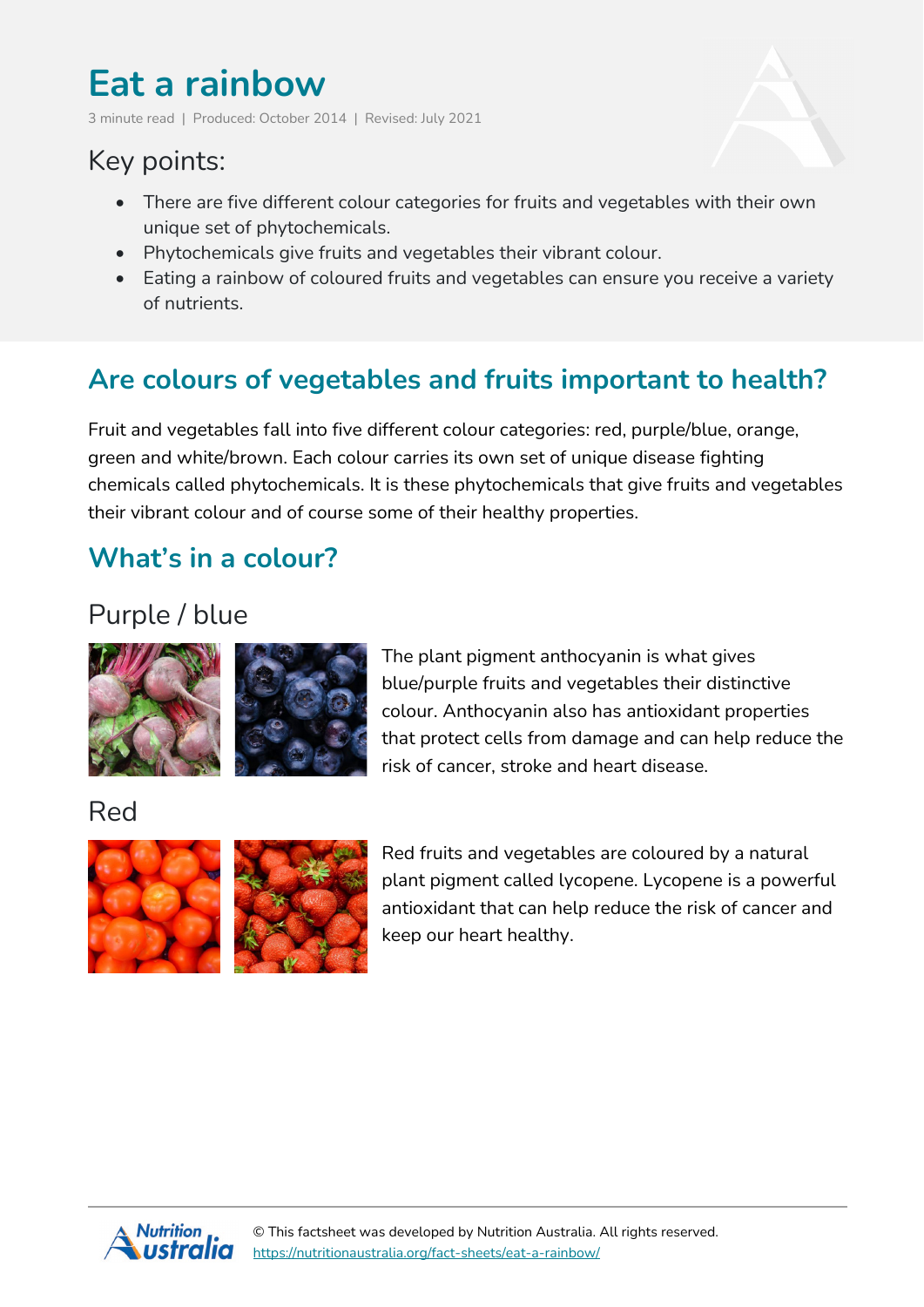# Orange / yellow



Carotenoids give this group their vibrant colour. A wellknown carotenoid called Betacarotene is found in sweet potatoes, pumpkins and carrots. It is converted to vitamin A, which helps maintain healthy mucous membranes and healthy eyes. Another carotenoid

called lutein is stored in the eye and has been found to prevent cataracts and age-related macular degeneration, which can lead to blindness.

#### Green



Green vegetables contain a range of phytochemicals including carotenoids, indoles and saponins, all of which have anti-cancer properties. Leafy greens such as spinach and broccoli are also excellent sources of folate.

# Brown / white



White fruits and vegetables contain a range of healthpromoting phytochemicals such as allicin (found in garlic) which is known for its antiviral and antibacterial properties. Some members of the white group, such as bananas and potatoes, are also a good source of potassium.

#### Remember:

- There are five different colour categories for fruits and vegetables with their own unique set of phytochemicals.
- Colour categories include red, purple/blue, orange/yellow, green and brown/white.

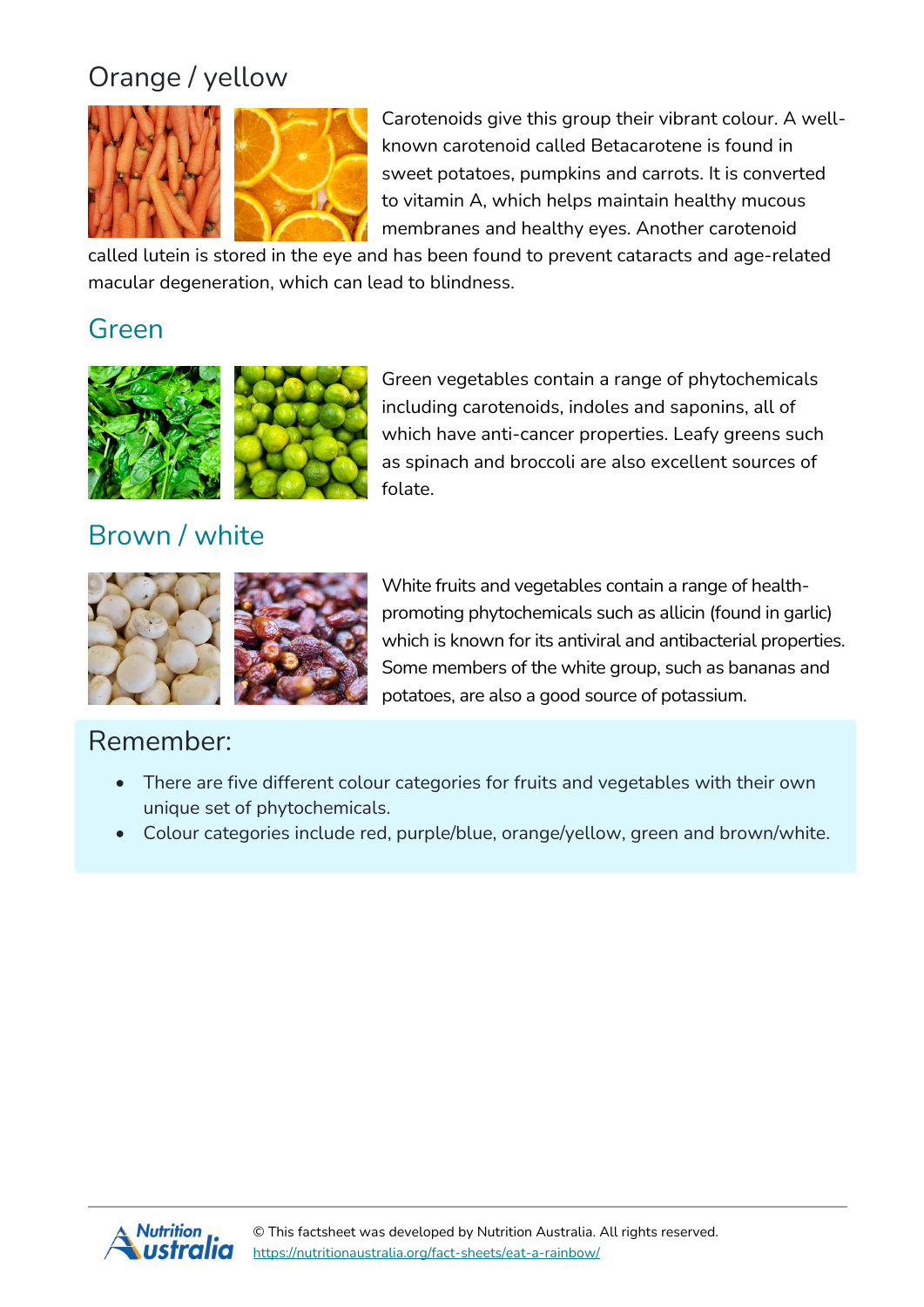# **Fruit and vegetable colour chart**

| Purple / blue       | <b>Red</b>          | <b>Orange / yellow Green</b> |                 | Brown / white    |
|---------------------|---------------------|------------------------------|-----------------|------------------|
| Beetroot            | Tomato              | Carrots                      | Spinach         | Cauliflower      |
| Red cabbage         | Red capsicum        | Rockmelon                    | Asparagus       | Brown pears      |
| Eggplant            | Radishes            | Lemons                       | Avocados        | <b>Mushrooms</b> |
| Purple asparagus    | <b>Strawberries</b> | Sweet potato                 | <b>Broccoli</b> | White peaches    |
| <b>Blackberries</b> | Rhubarb             | Pumpkin                      | Peas            | Garlic           |
| <b>Blueberries</b>  | <b>Cherries</b>     | Pineapples                   | Green apples    | <b>Bananas</b>   |
| Purple grapes       | Red grapes          | Mangoes                      | Green grapes    | Potatoes         |
| Plums               | Raspberries         | Corn                         | Limes           | Dates            |
|                     | Watermelon          | Oranges                      | Kiwifruit       | Onions           |
|                     | Red apples          | Squash                       | Green beans     | Ginger           |
|                     |                     | Peaches                      | Lettuce         | Parsnips         |
|                     |                     | <b>Nectarines</b>            | Cabbage         | Turnip           |
|                     |                     | Apricots                     | Celery          |                  |
|                     |                     | Grapefruit                   | Cucumber        |                  |
|                     |                     |                              | Green capsicum  |                  |

# **Encouraging children to eat a rainbow**

Offering a wide range of colours in children's food is not only visually appealing, but also ensures that children are receiving a great variety of nutrients. Here are some healthy ways you can interest children into the marvellous, colourful world of fruit and vegetables:

# Create your own fruit and vegetable Rainbow

A great way to keep track of the colours children eat each day is to create a fruit and veg rainbow poster. Every time the children eat a colourful fruit and vegetable they can place a corresponding coloured sticker on the rainbow or get them to colour in a small section on the rainbow. This is also a great activity that parents can do with their children at home.

# Create a rainbow on your plate

Make a tropical rainbow fruit salad with fruits of each colour: oranges, strawberries, mango, rockmelon, kiwifruit, bananas, and blueberries. Stir fry your own mix of vegetables using each colour: red onions, carrots, baby corn, broccoli and mushrooms.